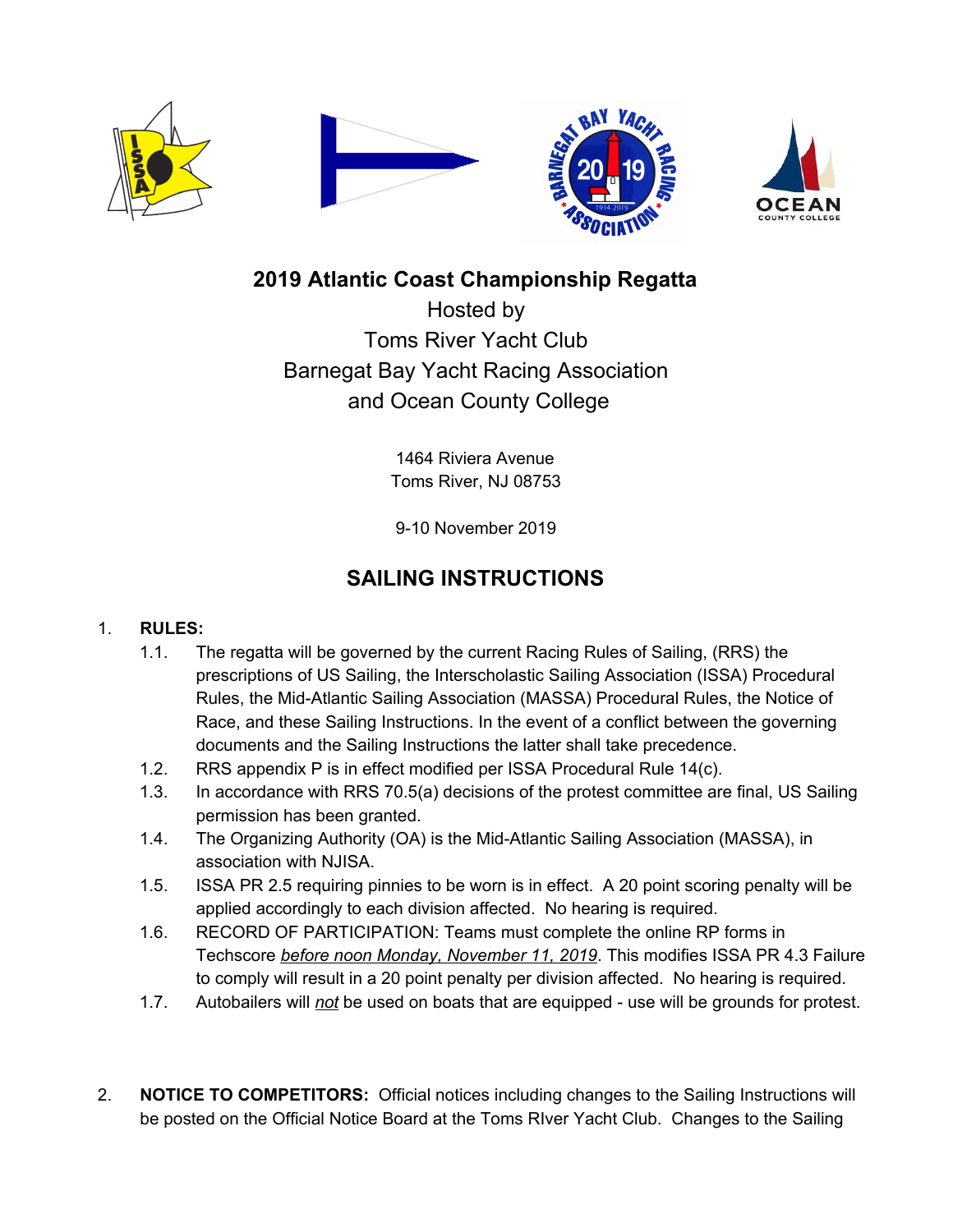Instructions shall be approved by the protest committee and posted no later than one half hour prior to the first warning signal on the day it will take effect.

## 3. **SCHEDULE:**

### **Saturday November 9, 2019**

0900 Report Time and rigging of boats 0915 Competitors' meeting Harbor Start will be announced at competitors meeting First Warning will be as soon as possible after competitors' meeting *The number of races each day will be at the sole discretion of the Race Committee*

## **Sunday November 10, 2019**

0900 Report Time and rigging of boats Harbor start will be announced First warning as soon as possible after Harbor Start 1500 - No *race* will start after this time *Trophy presentation immediately following the stowing of the fleet*

## 4. **COURSES AND MARKS:**

- 4.1. Courses will be in accordance with ISSA PR 7.7.
- 4.2. The race committee may designate course selection orally prior to each race.
- 4.3. All rounding marks will be red buoys.
- 4.4. In accordance with ISSA PR 7.7(c) after the starting signal, the race committee may change the position of any mark to maintain course configuration, provided that no boat is on that leg of the course. No signals are required (changes RRS 33).
- 4.5. In accordance with ISSA PR 7.7(d), races will not be shortened; they may be abandoned at any time at the discretion of the race committee.

## 5. **START, FINISH, AND RECALLS:**

- 5.1. Races will start in accordance with ISSA PR 7.8(a).
- 5.2. Individual recalls will be made in accordance with RRS Appendix U4 and U5.
- 5.3. General recalls will be signaled by a series of short whistles. After a general recall, the "round the ends" provision of RRS 30.1 shall apply except Flag I need not be displayed in accordance with ISSA PR 7.8(b) (Changes RRS 30.1).
- 5.4. The start line will be between an orange staff on the Race Committee Boat,
- 5.5. The finish line will be between an orange staff on the Race Committee boat and an orange buoy on downwind finishes (W-4).
- 5.6. The finish line will be between an orange staff on the finish boat and an orange buoy on upwind finishes (W-3 & W5).

## 6. **BREAKDOWNS:**

6.1. Breakdown requests shall be filed in the same manner as protests.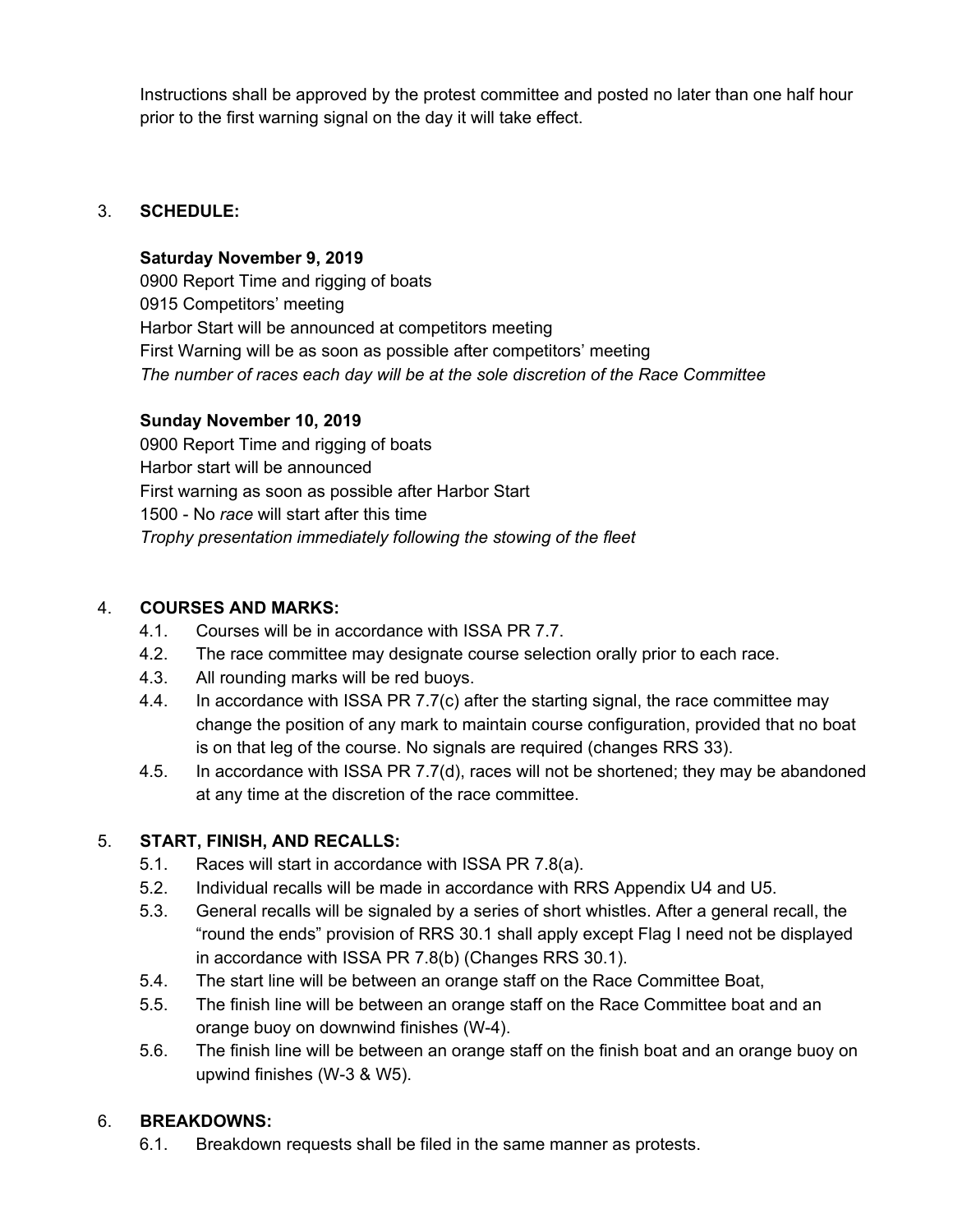6.2. Breakdowns shall be scored in accordance with ISSA PR 9(e). Compensation shall be consistent with ISSA PR Appendix 3.

## 7. **PROTESTS:**

- 7.1. Protests procedure will be in accordance with ISSA PR Part VI.
- 7.2. Per ISSA Procedural Rule 8(b), competitors shall not communicate with a coach before reporting to the race committee their intent to protest.
- 7.3. Protests forms will be available near the Official Notice Board.
- 7.4. The protesting boat shall attempt to notify the protested boat immediately upon arriving ashore after the race (or set of races) in which the incident occurred. This modifies ISSA PR 16(b) <sup>1</sup> which requires notification "*at the first reasonable opportunity after finishing*".
- 7.5. Written protests, including requests for redress and breakdowns, shall be filed with the scorer within **30** minutes of the last competitor's arrival ashore after the race or set of races in which the incident occurred. This time limit does not apply for a "normal rotation" but shall apply during a shore postponement, lunch break or at the conclusion of racing for the day. This modifies ISSA PR 16(c). Sailors should check the Notice Board for protests and other official announcements throughout the day.
- 7.6. The Protest Deadline Time will be posted on the Office Notice Board
- 8. **SCORING:** Scoring will be in accordance with ISSA PR 9 and posted online in TechScore

## 9. **COACHING:**

- 9.1. Coaches, team leaders, chaperones, advisors, parents, or other support personnel shall not go afloat in the sailing area on the published dates of the regatta, unless explicitly permitted by the regatta chairperson. The penalty for failing to comply with this requirement may be the disqualification of all boats, competitors, and teams associated with the infringing personnel.
- 9.2. Competitors may receive coaching, including instruction, assistance, equipment or sustenance, only between sets on the dock or on shore.

### 10. **SAFETY:**

- 10.1. Competitors shall wear USCG approved personal flotation device as outlined in ISSA Procedural Rule 2.2.
- 10.2. A boat that retires from a race shall notify the race committee either before leaving the course, or if that is impossible, immediately after arriving ashore.
- 10.3. The race committee may ask a boat to retire from the race at any time should their safety be in question.

### 11. **FORMAT:**

- 11.1 The race committee will attempt to complete a full rotation.
- 11.2 A division will start in 420's & B division in FJ's. Divisions will swap boats on Sunday.